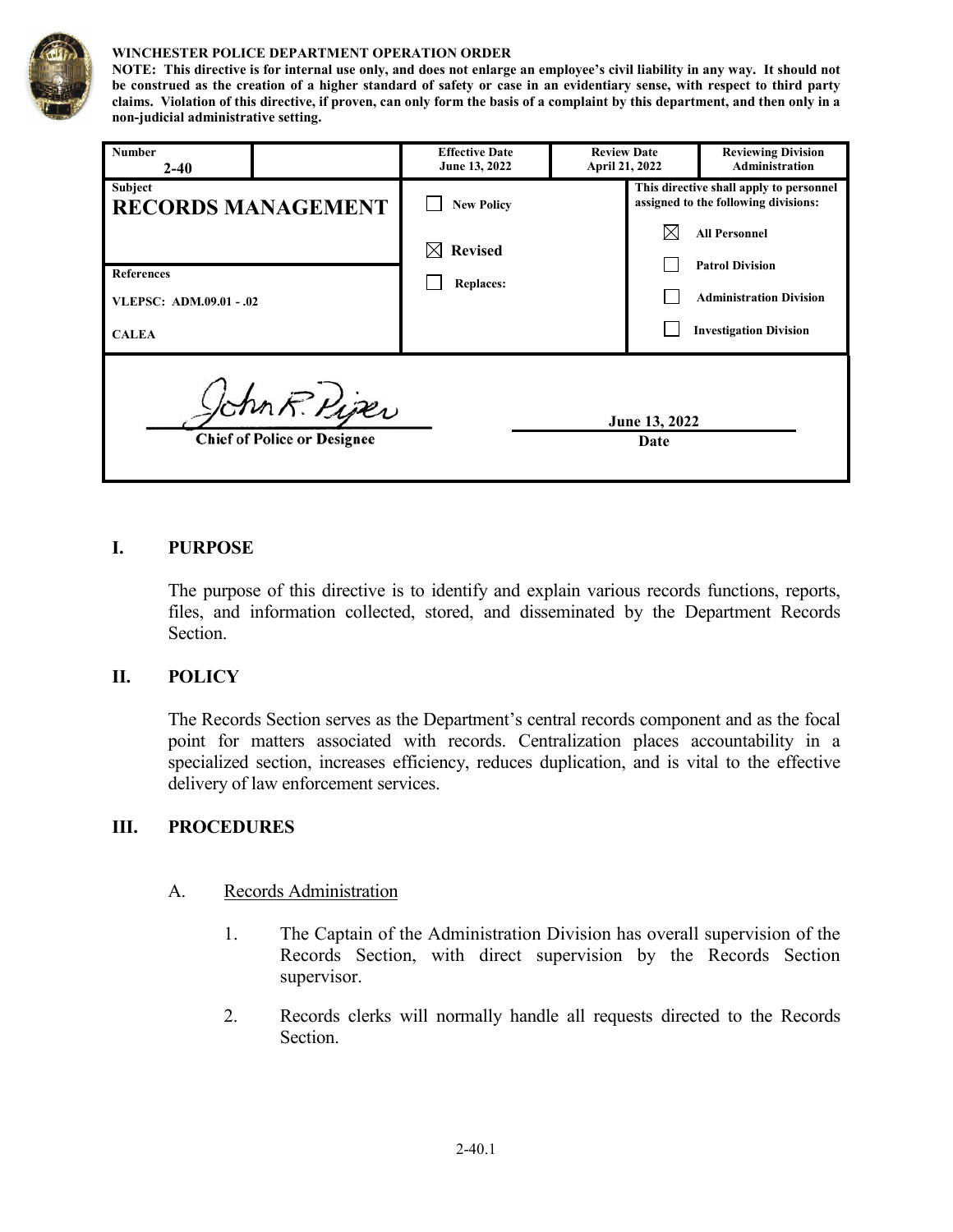- 3. Department records functions include report control, records maintenance, records retrieval, coding and accounting for uniform crime reporting purposes, routing of reports, and the release of information to the public.
- 4. The Department criminal records system will conform to requirements as provided by the Virginia Central Criminal Records Exchange (CCRE).
- 5. A central repository of records is maintained by the Records Section to include:
	- a. Incident based reporting (IBR) reports;
	- b. Arrest reports;
	- c. Adult arrest records;
	- d. Juvenile arrest records (kept separate from adult arrest records);
	- e. Traffic summons;
	- f. Other administrative files as directed by the Chief of Police.
- 6. Active case files are maintained by the Criminal Investigations Division and the Patrol Division.
- 7. The Department's record retention schedule shall be consistent with Library of Virginia requirements.

## B. Records Security

- 1. Security and confidentiality of information stored in the computerized criminal history files of the Virginia Criminal Information Network (VCIN) and the National Criminal Information Center (NCIC) shall be in accordance with the VCIN manual and U. S. Department of Justice regulations.
- 2. The Records Section shall be locked and secured from unauthorized access during non-business hours.
- 3. The Records Section shall be staffed during normal business hours and protected from unauthorized access. All requests for information protected by Virginia Code shall be processed in accordance with department directives.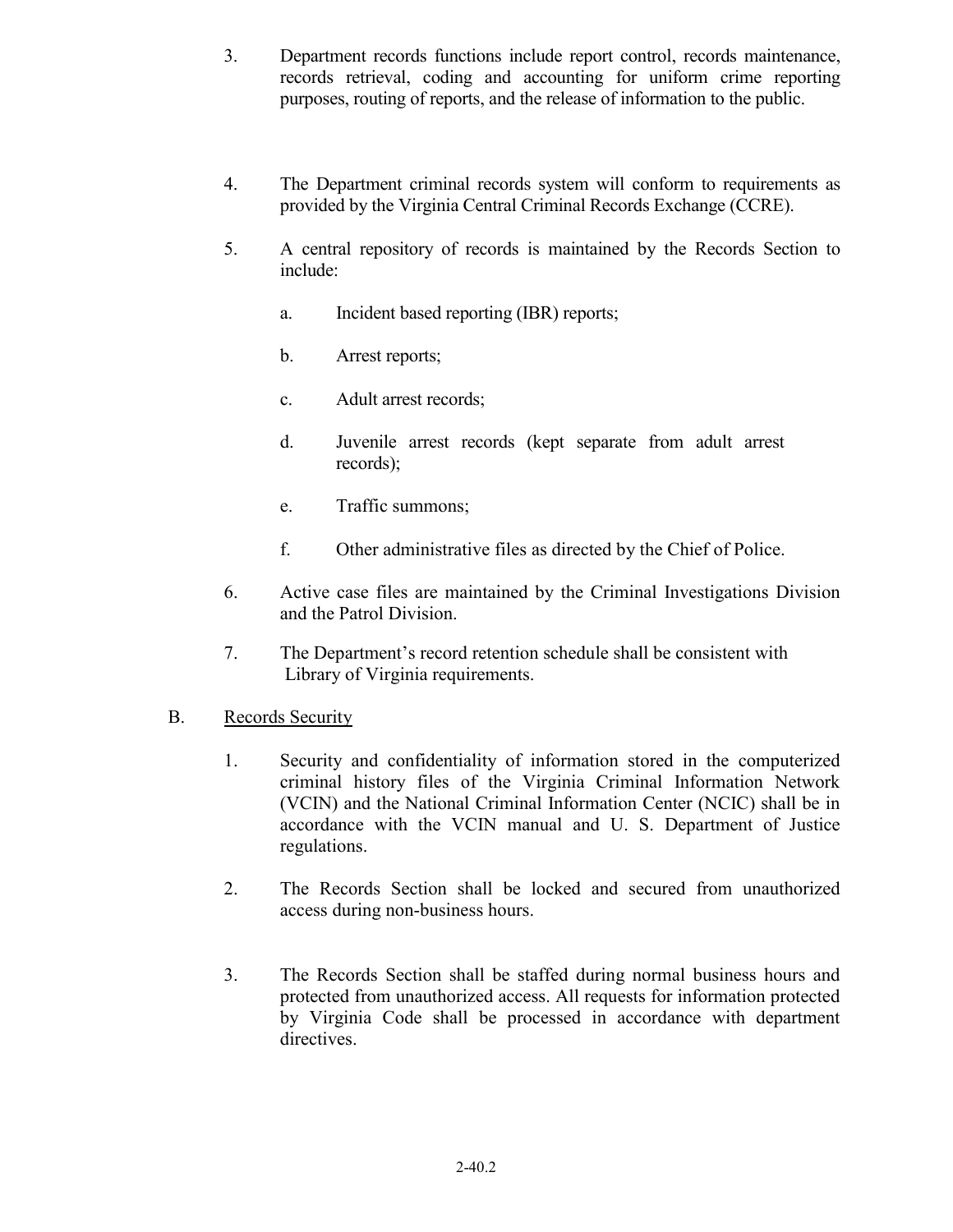- 4. Persons authorized to release criminal history record information shall be responsible for completing the dissemination control book whenever any such information is disseminated to persons not employed by the department.
- 5. Supervisors shall insure that security measures are followed to provide maximum security of criminal history record information. Unauthorized persons will not be allowed to enter areas where such information is stored, collected, or processed.

## C. Criminal History Files

.

- 1. A personal identification number is assigned and a criminal history file is maintained on each person arrested.
- 2. Criminal history files include:
	- a. Fingerprint cards and photographs allowed by Virginia Code;
	- b. Record of arrest reports;
	- c. Criminal history transcripts, if available. Normally these files are immediately accessible through VCIN and NCIC.
- 3. CCRE requirements include:
	- a. Persons arrested and to be released on a summons shall not be held in custody after the issuance of the summons for the purpose of completing CCRE reports.
	- b. In cases where a person is arrested for a CCRE reportable offense and is released on a summons, the CCRE processing shall be completed by the City Sheriff's Office after the disposition of guilt is entered in court. This applies when a misdemeanor is released in the field on a written summons. It does not apply to felony arrests or arrests on a warrant in which the person is brought before a magistrate and subsequently released on bond or other form of pretrial release.
- 4. Dissemination of adult criminal history information may be made to:
	- a. Authorized officers or employees of criminal justice agencies;
	- b. Other entities as allowed by law.
- 5. Information concerning the arrest of an individual may not be disseminated to a non-criminal justice agency or individual, if an interval of one (1) year has elapsed from the date of the arrest and no disposition has been recorded and no active prosecution is pending.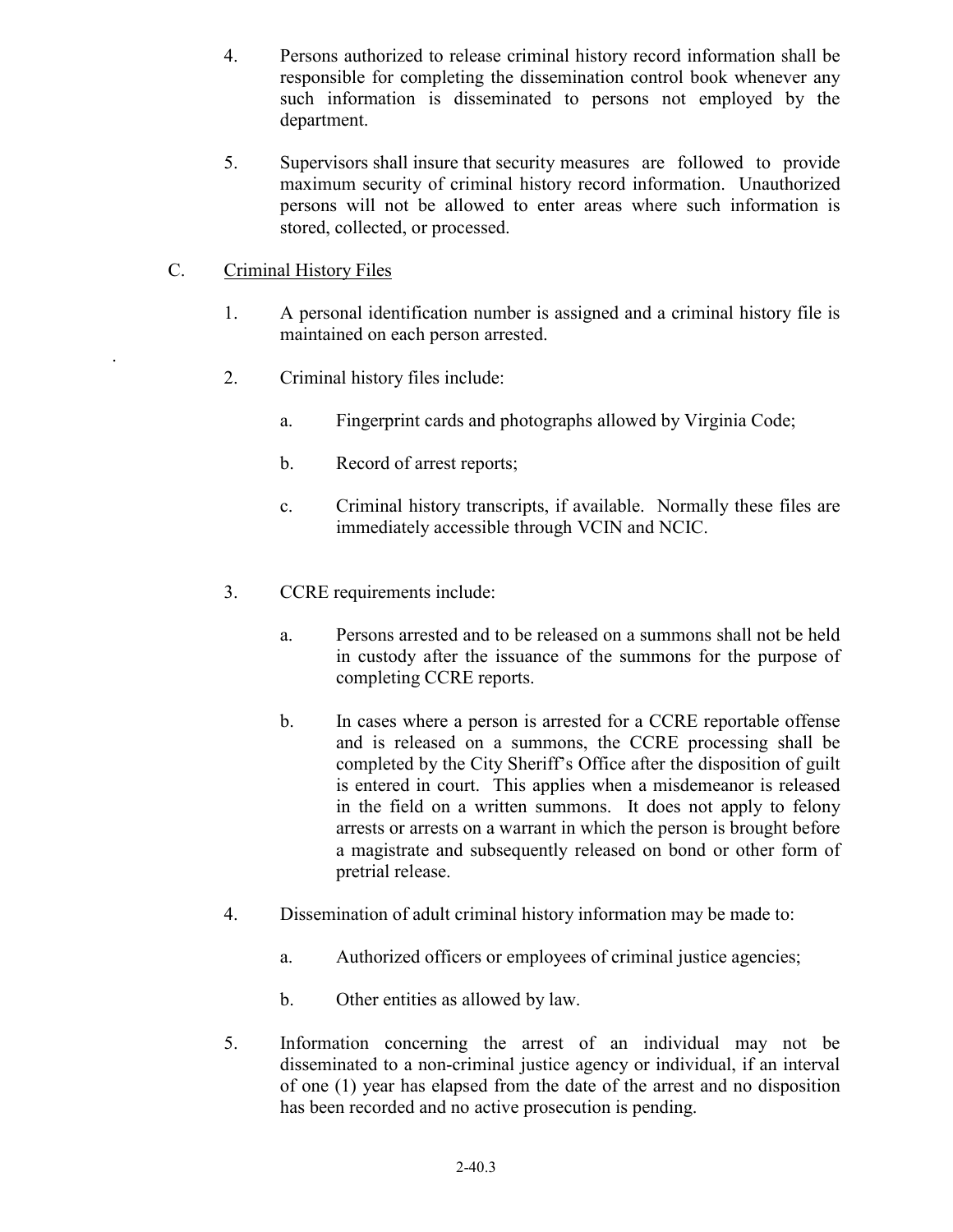- 6. If there are any questions regarding to whom information can be released, one of the following avenues should be taken:
	- a. Review the request with the Captain of the Administration Division, Records Section supervisor, or with any on-duty supervisor; or
	- b. Ask the requesting company or person to submit a copy of the federal or state statute or court order permitting them access to the information.
- 7. An individual or his/her attorney may upon proper identification, inspect any criminal history record information maintained on that individual by the Department or the CCRE. All such requests shall be referred to the Captain of the Administration Division. Prior to any such inspection, the Captain of the Administration Division may request a verification of the individual's identity through the furnishing by the individual of a set of fingerprints. Such verification shall be required for requests to inspect CCRE records. If the individual's fingerprints are not on file, the fingerprints will be mailed to CCRE for verification, prior to an inspection of a CCRE record. At a minimum, for inspection of a record maintained by the Department, verification of identity shall be through presentation of a valid vehicle operator's license, valid identification card, or valid photo identification from a federal or state agency.
- 8. All requests to challenge a criminal history record will be referred to the Captain of the Administration Division, who will proceed as specified in the rules and regulations of the Criminal Justice Services Board. In the event an error in records maintained is detected, all known copies of the record shall be corrected. The Captain of the Administration Division shall notify, in writing, all agencies and individuals who have received the record of the correction. The Department shall also, upon request, give the individual or his attorney a list of all non-criminal justice agencies to whom the data has been furnished.
- 9. Records may be expunged by the court. In the event of an expungement order, all records of the arrest will be placed in an envelope and sealed. These records include the Department arrest report, CCRE arrest report, fingerprint cards, photos, offense reports, and all other documents which indicate that the arrest took place. Any Department records pertaining to the arrest unable to place in envelope, shall be deleted from any department computer system. The envelope should be assigned a sequential number with the number marked on the right upper corner of the envelope. An index card will be maintained reflecting the sequential number and name of the individual. The index card will be placed in the front of the sealed expunged records file. No one shall under any circumstances review or disclose any information from such sealed record without an order from the court which ordered the record expunged.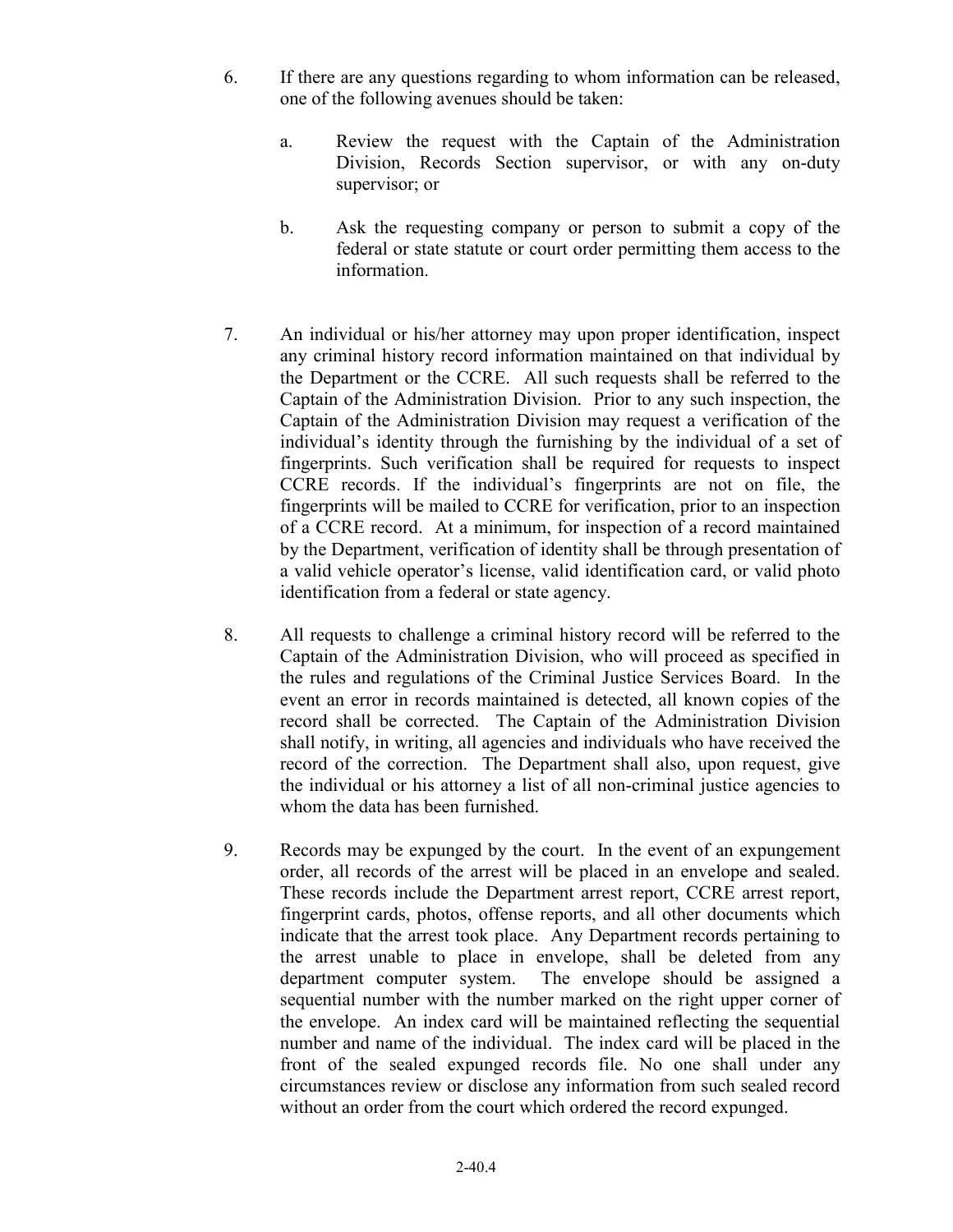## D. Retention of Juvenile Arrest Information

- 1. Juvenile fingerprint cards, photographs, and arrest records authorized for retention will be separately and securely maintained.
- 2. Fingerprint cards and photographs may be retained when the court finds that any juvenile has committed a delinquent act, which if committed by an adult is reportable to CCRE.
- 3. Fingerprints and photographs of juveniles may be retained by the Department and copies sent to CCRE in accordance with Virginia Code.
- 4. Arrest information such as fingerprints, photographs, and custody reports which may be collected and made part of a juvenile arrest record, will be retained for the specified length of time then disposed of as directed by Library of Virginia requirements.
- 5. Fingerprint cards and photographs of juveniles will be destroyed when:
	- a. No petition is filed against a juvenile whose fingerprints or photograph have been taken in connection with an alleged violation of law; and
	- b. A juvenile is found not guilty by juvenile court or circuit court of a charge of delinquency.

# E. Dissemination of Juvenile Arrest Information

- 1. Virginia Code requires that all law enforcement agencies take special precautions to ensure that law enforcement records concerning a juvenile are protected against disclosure to any unauthorized person.
- 2. Juvenile arrest information and records may be disseminated to individuals or agencies for law enforcement purposes only to include:
	- a. A court having the juvenile currently before it in any proceeding;
	- b. The officers of public and non-governmental institutions or agencies to which the juvenile is currently committed and those responsible for his or her supervision after release;
	- c. Any person, agency, or institution, by order of the court, having legitimate interest in the case or in the work of the law enforcement agency involved;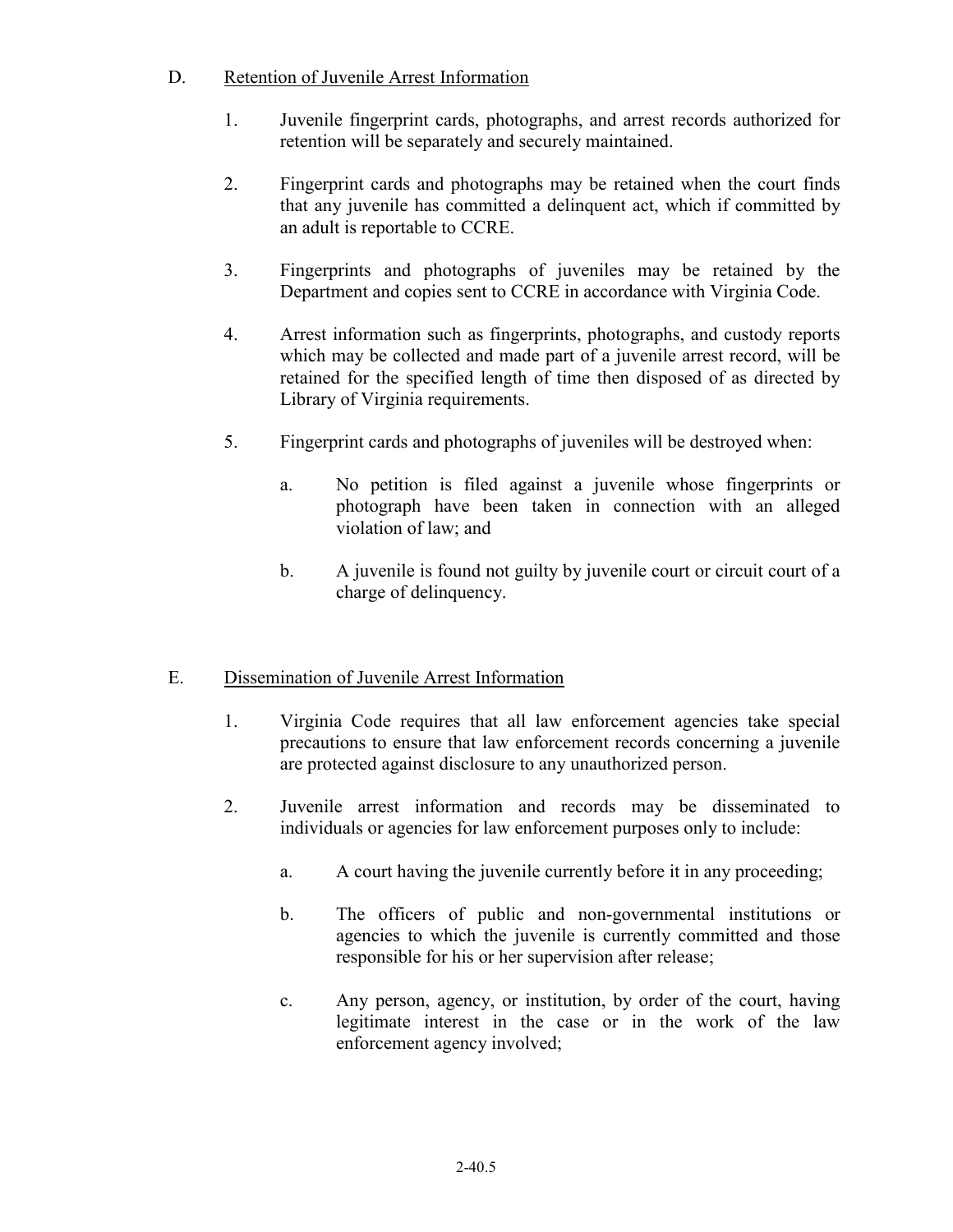- d. Law enforcement officers of other jurisdictions by order of the court, when necessary for the discharge of their current official duties;
- e. The probation and other professional staff of a court in which a juvenile is subsequently convicted of a criminal offense, for the purpose of a pre-sentence report or other dispositional proceedings, or by officials of penal institutions considering the juvenile's parole or discharge, or in exercising supervision over the person; and
- f. The juvenile, parent, guardian, or other custodian and counsel for the juvenile by order of the court.
- 3. Police officers may release, upon request to one another and to other local, state, or federal law enforcement officers, current information on juvenile arrests, limited to name, address, physical description, date of arrest, and charge for which the arrest was made. Such information may only be used for current investigations and not for creation of new individual files or records.
- 4. Provisions for the expungement and sealing of juvenile arrest records as listed in Virginia Code will be adhered to as mandated.

## F. Uniform Crime Report (UCR)

1. The Department is an active participant in the National Uniform Crime Reporting Program. Crime data is collected and reports are prepared and submitted electronically as specified in the UCR manual and incident based reporting (IBR) manual.

## G. Warrant and Wanted Persons File

- 1. All warrants picked up from the magistrate's office for service must be provided to ECC/Warrant Clerk for assignment of a warrant document number and entry into the RMS system. All warrants must be modified by the ECC/Warrant clerk for NCIC and VCIN entry per the set forth requirements by Virginia State Police.
- 2. The warrant and wanted persons file consists of a document file that includes local warrants, warrants from other agencies, capias, etc., which are filed in the Department's computer system with information to include:
	- a. Date and time received;
	- b. Type of process (civil or criminal);
	- c. Nature of document;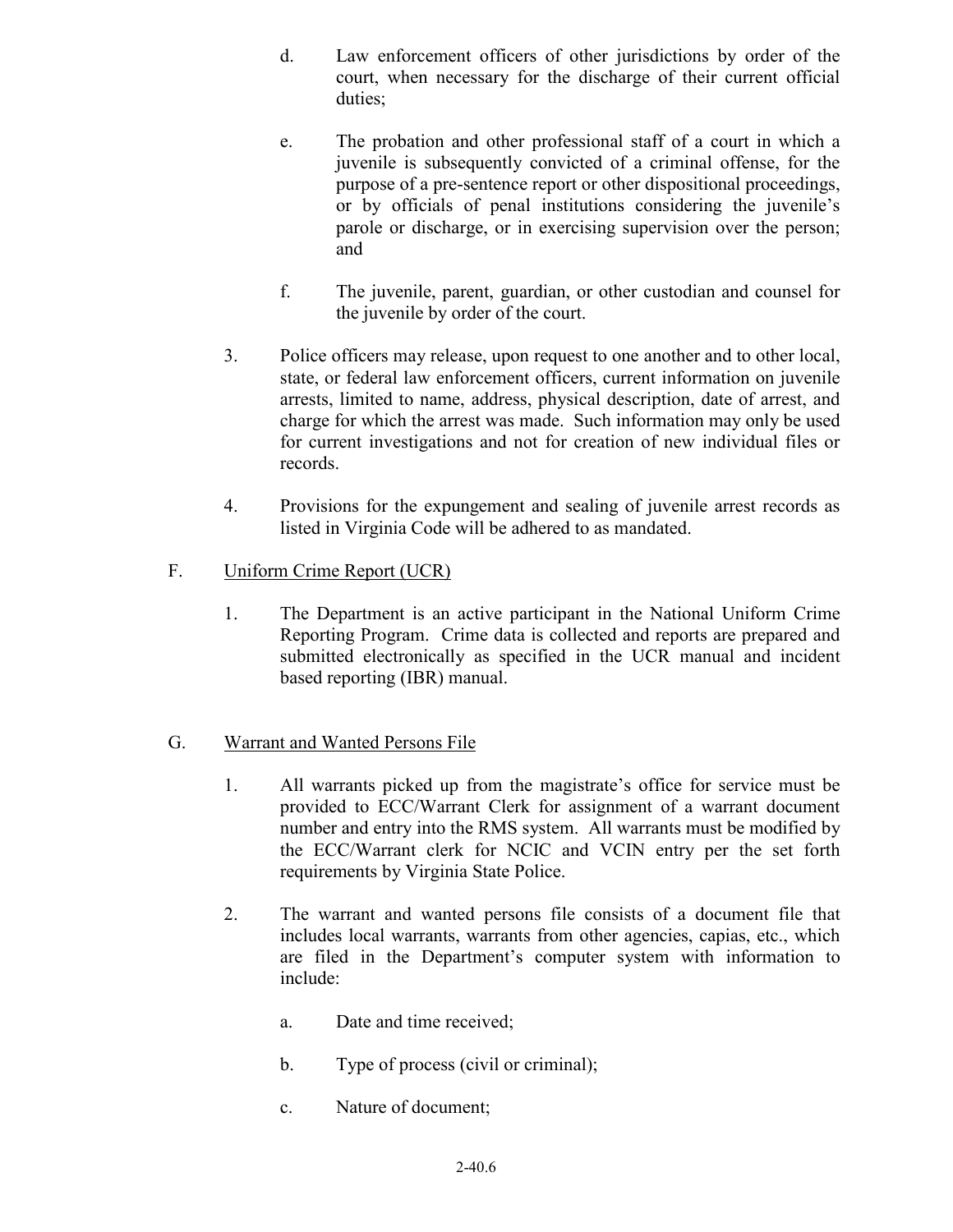- d. Source of document;
- e. Name of the plaintiff, defendant, complainant, and respondent;
- f. Officer assigned for service;
- g. Date of assignment;
- h. Method of service;
- i. Date of service and/or return; and
- j. Court docket number assigned by the court.
- 3. Documents shall be placed in a document holder and stored in the Emergency Communications Center (ECC). It is the responsibility of each officer to attempt service of legal documents during his or her tour of duty.
- 4. Department personnel serving legal documents shall maintain records on document folders and activity forms with information for service or attempted service, to include:
	- a. Name of the person for who service was attempted;
	- b. Date and time of service or attempted service;
	- c. Name of server;
	- d. To whom the legal document was served;
	- e. Method of service, when applicable;
	- f. Location of service, when applicable; and
	- g. Reason for non-service.
- 5. Proper documentation of service or attempted service of legal documents is the responsibility of supervisors and the officers under their direction.
- 6. VCIN and NCIC manual guidelines will be followed when entering, verifying, and canceling wanted person information.
- 7. Information pertaining to any outstanding warrant on file shall be accessible to all authorized personnel at all times.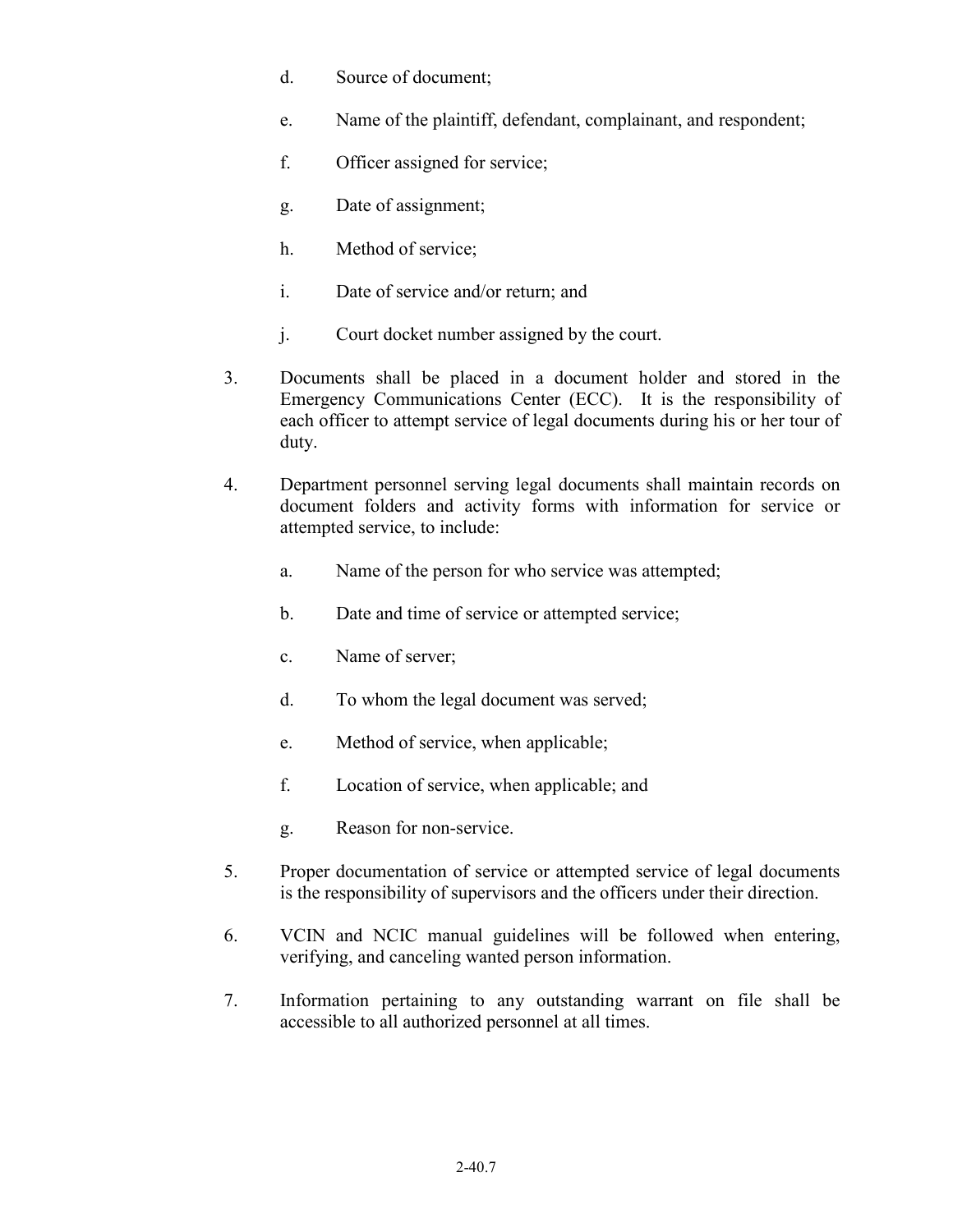### H. Indexes

- 1. The Records Section maintains a master name index that serves as a crossreference to reports in which a person has been named. Names listed in the master name index file include victims, complainants, suspects, and witnesses.
- 2. An incident type index is maintained by the Records Section, providing quick access to information including location regarding certain types of incidents which can be cross referenced to reports, case files, etc.
- 3. An incident number index is maintained by the Records Section, providing quick access to information for all reported incidents of law enforcement service. The incident number consists of eight (8) numbers, with the first two (2) numbers indicating the year of the report.
- 4. Incidents by location and stolen, recovered, found, and evidentiary property are maintained by the department.

## I. Reports

- 1. Incident reports will be completed on the following:
	- a. All criminal offenses;
	- b. All offenses required by Virginia Code;
	- c. Missing persons and runaways;
	- d. Mentally ill persons;
	- e. Unattended deaths and suicides;
	- f. Animal complaints;
	- g. Suspicious persons;
	- h. Malicious mischief;
	- i. Police information; and
	- j. Any other incident required by the Chief of Police.
- 2. Department personnel will complete an incident report on incidents reported by residents of the City of Winchester, whenever the location of the incident cannot be determined.